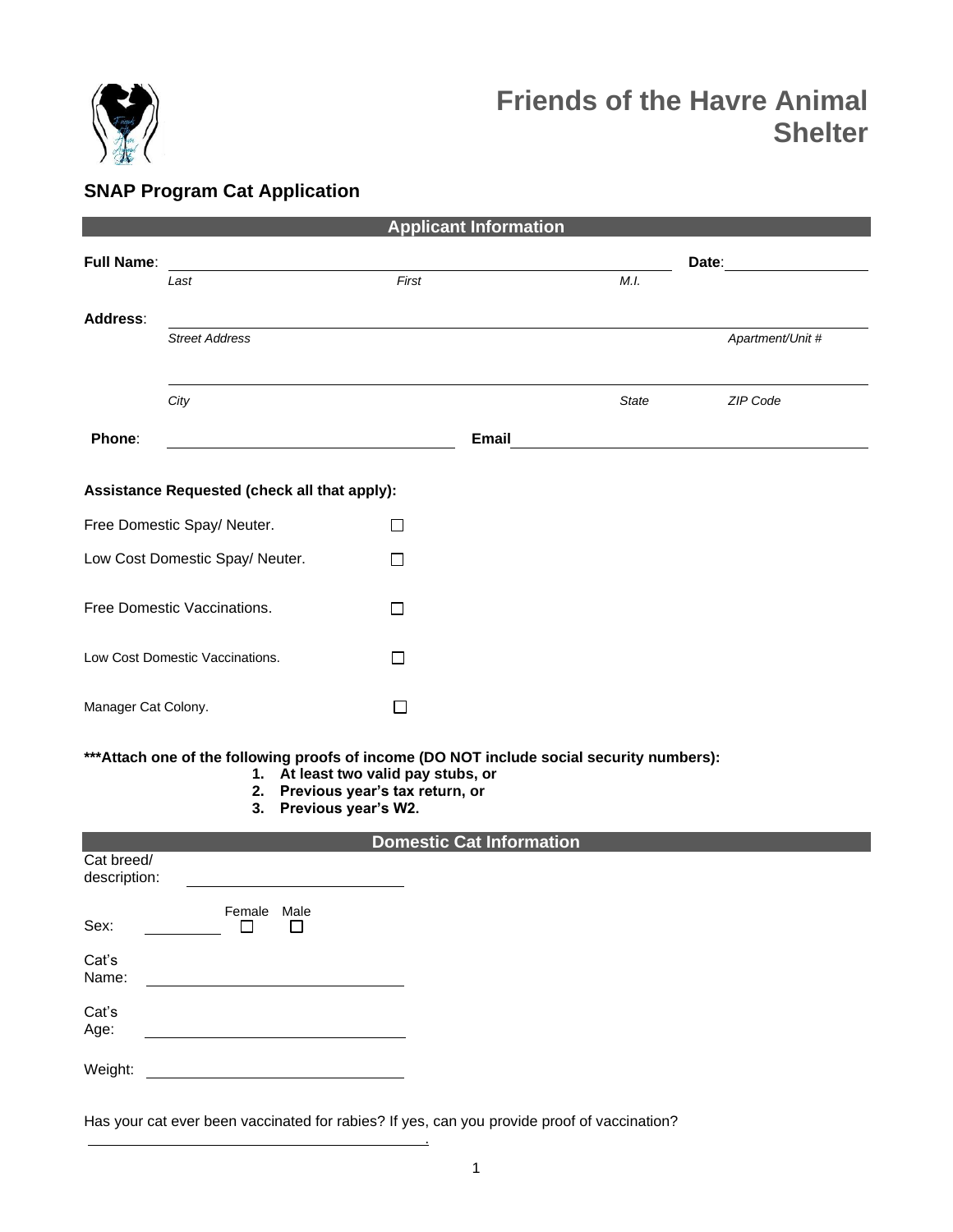Name of regular vet if you have one:

Is the cat friendly? Does the cat have any health issues?

Is the cat on any medications? Do you need help with

transportation?

#### **Manager Cat Colony**

**Give as much detail as you can about each cat. If additional space is needed, attach on the back of this form. Please include if you can: description, sex, age, if it is friendly, and name.**

**\*\*\*Colony cats are required to have one ear tipped as part of this program.**

Do you need assistance with capture? **.......** 

**Do you need assistance with transportation? .** 

| 2.                |  |  |  |
|-------------------|--|--|--|
|                   |  |  |  |
| 3.                |  |  |  |
|                   |  |  |  |
| 4.                |  |  |  |
|                   |  |  |  |
| $\underline{5}$ . |  |  |  |
|                   |  |  |  |
|                   |  |  |  |

## **Terms and Conditions**

By submitting this form, I certify that I am eligible to participate in this program and that I am the owner/ authorized agent of the pet(s) listed. I authorize FHAS and all participating veterinarians, employees and volunteers to receive, handle, examine, sedate, anesthetize and perform surgery on the pet(s).

I agree to indemnify, hold harmless and release of all liability to FHAS and all participating veterinarians, employees, volunteers and any of their personal representatives, heirs, successors and assigns, from and against all action claims, damages, disabilities, or expenses including attorney's fees and witness costs that may be asserted by any person or entity, including me arising out of or in connection with the care, treatment, surgery, or safe keeping of the pet(s). Further, I understand that it is not possible to guarantee that any medical or surgical procedure will be successful and without complication, including, but not limited to, the death of my pet(s). I understand these risks and assume all